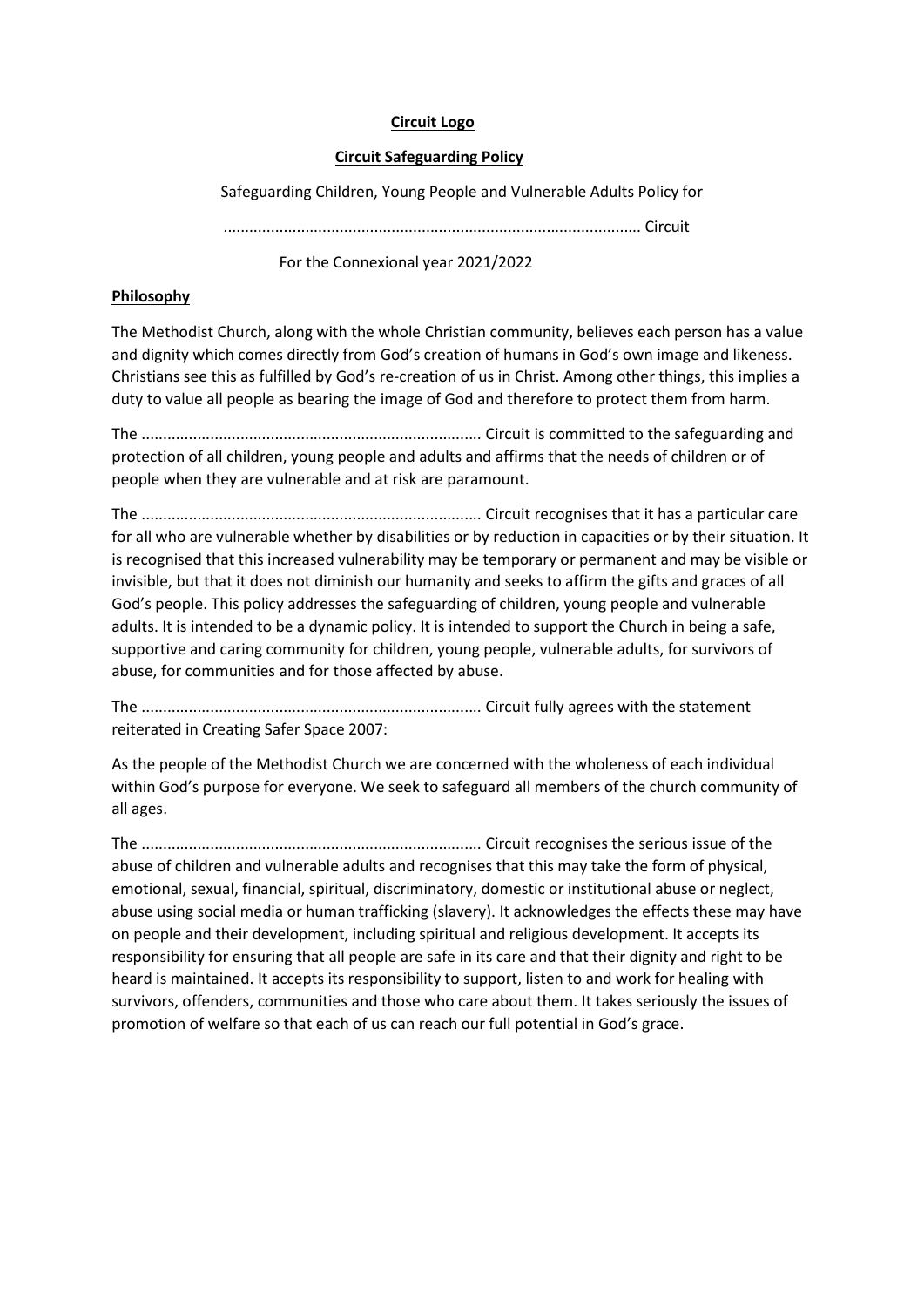## Commitment

The ............................................................................... Circuit commits itself to:

RESPOND without delay to any allegation or cause for concern that a child or vulnerable adult may have been harmed, whether in the Church or in another context. It commits itself to challenge the abuse of power of anyone in a position of trust. It commits itself to providing informed pastoral care to those in need, including the supervision of those who have committed criminal offences.

Ensure the IMPLEMENTATION of Connexional Safeguarding Policy, government legislation and guidance and safe practice in the circuit and in the churches.

The PROVISION of support, advice and training for lay and ordained people that will ensure people are clear and confident about their roles and responsibilities in safeguarding and promoting the welfare of children and adults who may be vulnerable.

AFFIRM and gives thanks for the work of those who are workers with children and vulnerable adults and acknowledges the shared responsibility of us all for safeguarding children, young people and vulnerable adults who are on our premises.

The………………………………………..…….Methodist Circuit through its CLT will have oversight of :

- Systems for overseeing those who need safeguarding training, DBS clearances and key holders;
- Connexional and District Safeguarding information on its websites with particular links to contact numbers for those in a safeguarding role and to District and Connexional safeguarding links;
- Safer recruitment of all volunteers;
- Commitment to Foundation and Advanced training as appropriate;
- Use of letting agreements when outside groups use our premises;
- Risk assessments for special events or activities;
- The process for making a complaint so that people can be put in touch with the Superintendent or the Chair of District if about the Superintendent.
- Commitment to the support and care of victims and survivors.
- The church will give the utmost care, respect and support to those who have been hurt in the life of the church. It will seek to offer safe spaces for those who wish to share their experiences and/or take them seriously and seek advice at the earliest opportunity.

The Circuit Safeguarding Officer is…………………………………………… Cover will be proved by…………………………………………………………..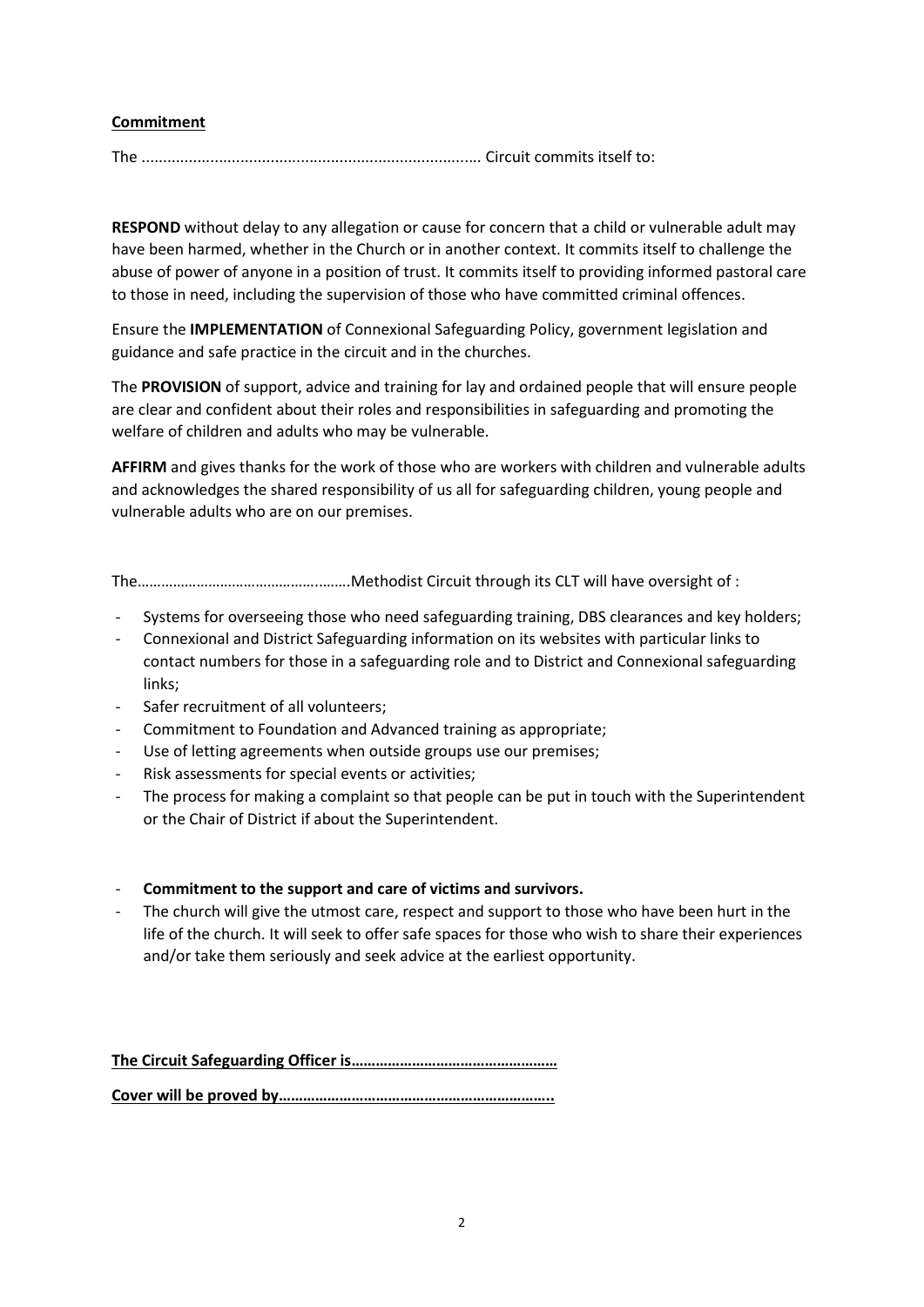In particular, the Circuit will affirm and support the Circuit Safeguarding Officer(s) in carrying out required responsibilities as attached. This person will be will be invited to be a part of the CLT, either by being a member or by invitation to speak about safeguarding matters and updates.

This policy was agreed at the Circuit Meeting held on ...... / ...... / ......... It will be reviewed on ...... / ...... / .........

# Appendix - The role of the Circuit Safeguarding Officer:

- 1. Support and advice to the circuit superintendent and the church safeguarding officers in fulfilling their roles.
- 2. Work with others, especially if there is a Circuit Safeguarding Team in place, ensuring the safety and well-being of all children and vulnerable adults within the circuit is maintained.
- 3. Be the point of reference for individual Church Safeguarding Officers throughout the circuit to guide and advise them on Methodist Church safeguarding policy requirements.
- 4. Liaison with the district safeguarding officer as per the District Safeguarding Policy 2019
- 5. Provide support to the superintendent, make sure that any incidents and allegations are followed up or referred as necessary, especially in linking with the District Safeguarding Officer;
- 6. Reporting (in conjunction with the superintendent and relevant minister) any concerns to the district safeguarding officer without delay firstly by phone and then as advised by the District safeguarding Officer the appropriate recording form.
- 7. Support the Superintendent with regard to reports required by the district or Connexion
- 8. Ensure that safeguarding is on the Circuit Meeting agenda as a 'standing' item and present a report to each meeting about safeguarding events (noting the need for relevant confidentiality regarding specific cases).
- 9. Attendance at the circuit staff meeting as necessary to discuss concerns brought to their attention i.e. ensure they are known to the Circuit staff team and what action has been taken;
- 10. Liaison with the individual church safeguarding officers to make sure that they are being compliant with Connexional policy, procedures and guidance. This may be best done by meeting with them at intervals;
- 11. Meetings with the church safeguarding officers at least annually.
- 12. Attendance at training as necessary.
- 13. Attendance at district safeguarding events.
- 14. Membership of and active participation in district safeguarding meetings as called by the district safeguarding officer
- 15. Review of the circuit safeguarding policy at least annually and provision of an updated copy to the district safeguarding officer.
- 16. Advice to churches where necessary on their policies.
- 17. Review of the safeguarding policy for each church in the circuit each year after any amendments by the churches.
- 18. Source of up-to-date knowledge of current policies and practice in statutory services and within the Church.
- 19. Organisation of and contribution to safeguarding training for all those working in voluntary and paid roles within the circuit.
- 20. Maintenance of a record of all people within the circuit who have received Foundation Module training, Foundation Module Refresher training together with dates of attendance
- 21. Ensuring that all persons receive appropriate Methodist training when working with children and vulnerable adults, hold an office of responsibility, or are in other applicable roles as defined in the Methodist Church policy.